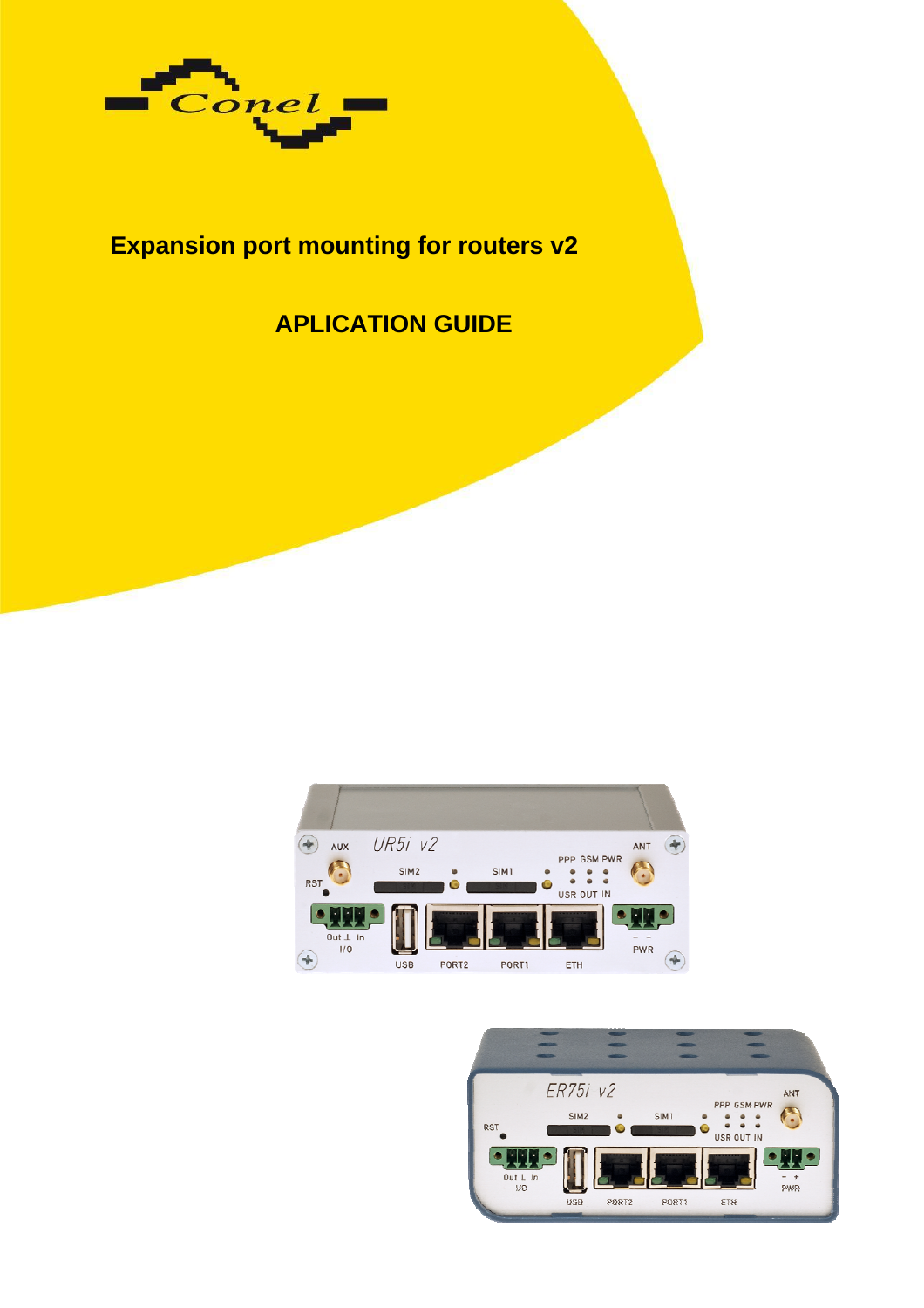

## **Used symbols**

Danger – important notice, which may have an influence on the user's safety or the function of the device.

Attention – notice on possible problems, which can arise in specific cases.

Information, notice – information, which contains useful advice or special interest.

## **GPL licence**

Source codes under GPL licence are available free of charge by sending an email to [info@conel.cz](mailto:info@conel.cz).



### **Declared quality system ISO 9001**

CE

Conel s.r.o., Sokolska 71, 562 04 Usti nad Orlici. Czech republic Issue in CZ, 12/13/2011

Δ

 $\bullet$ 

 $\overline{a}$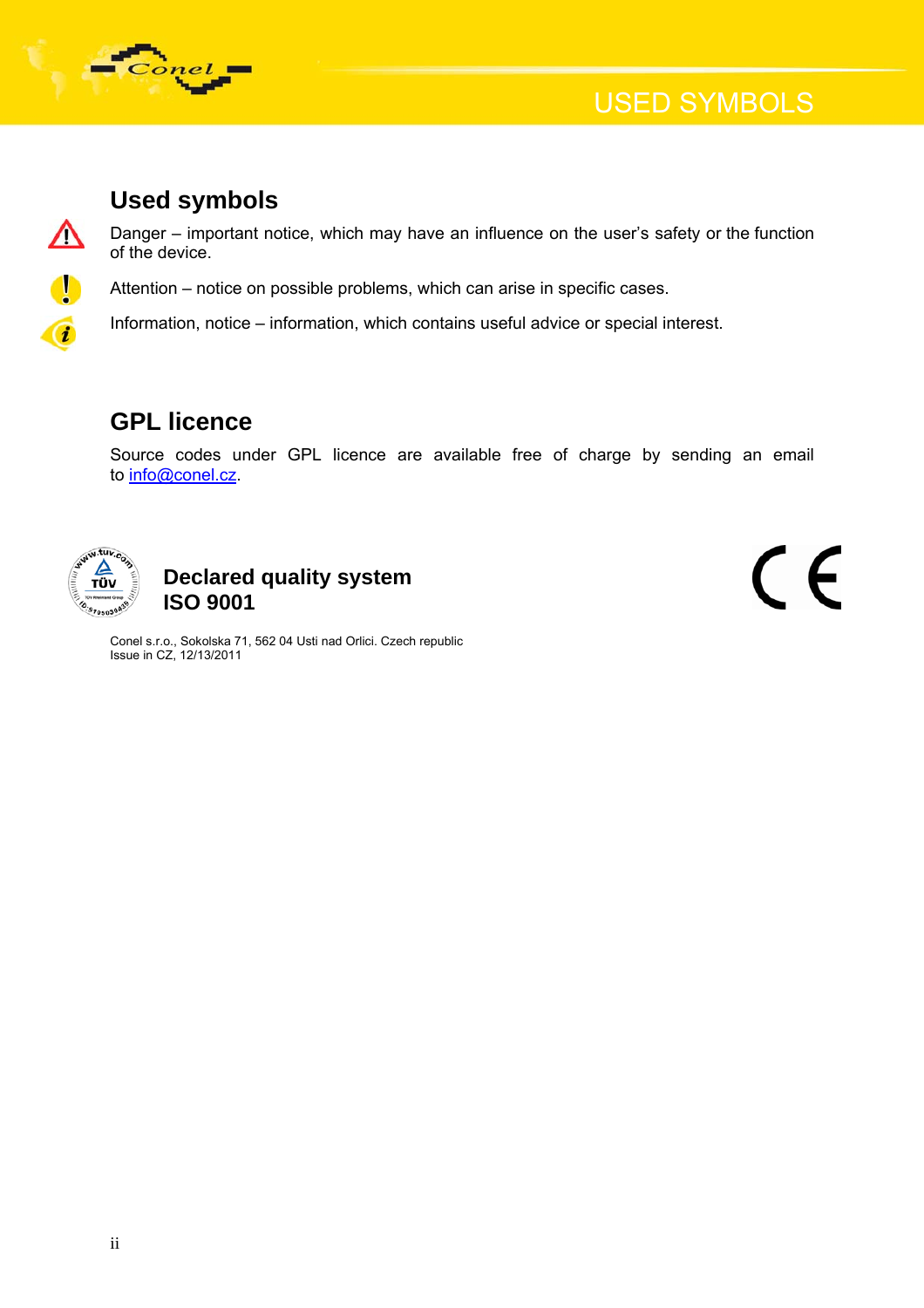



# **Contents**

| 1.1.              |  |  |
|-------------------|--|--|
| 1.2.              |  |  |
| Image list        |  |  |
|                   |  |  |
|                   |  |  |
| <b>Table list</b> |  |  |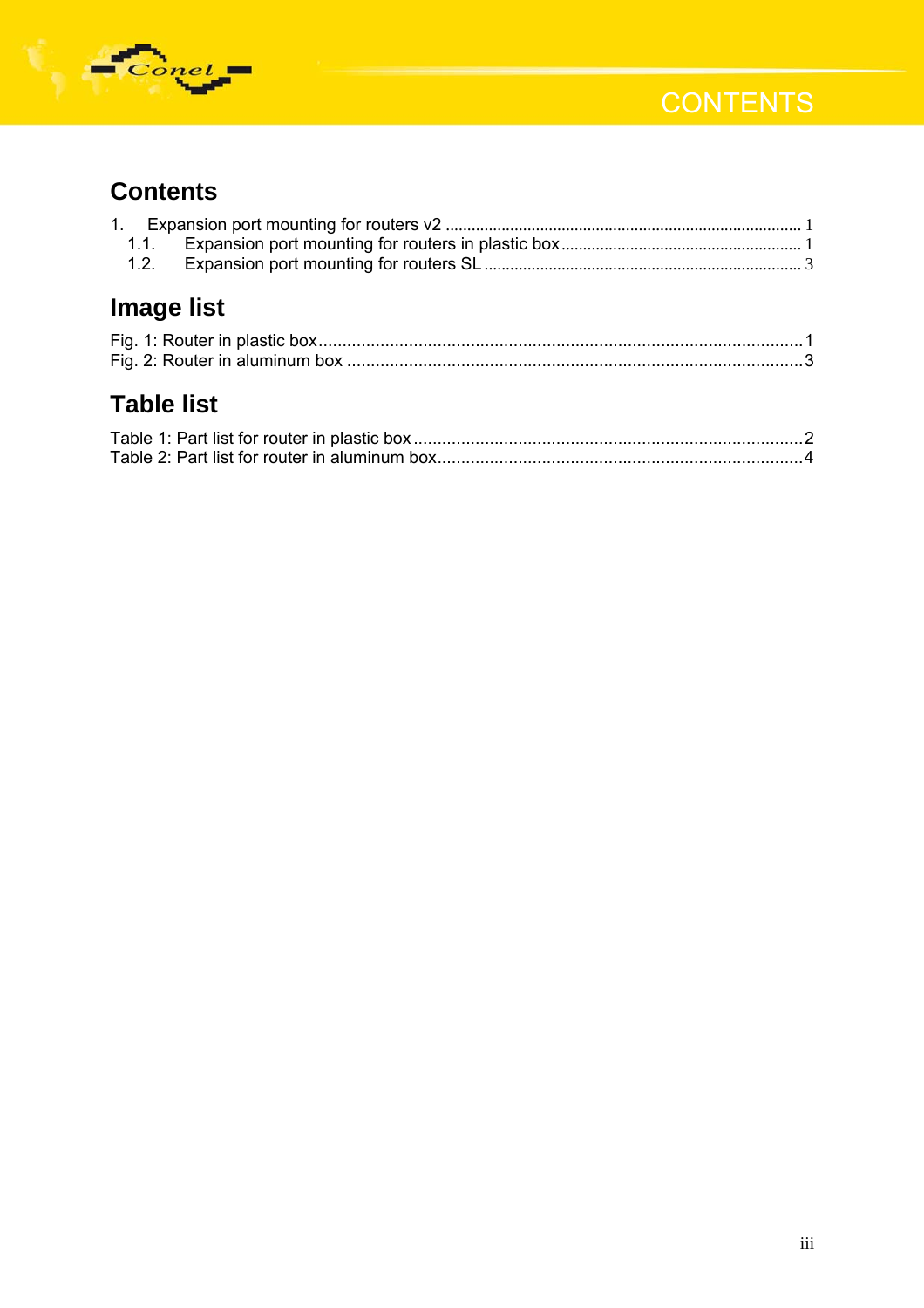

<span id="page-3-0"></span>

 $\bullet$ 

### **1. Expansion port mounting for routers v2**

#### **1.1.** *Expansion port mounting for routers in plastic box*

Attention! Expansion port PORT1 and PORT2 include when the router is switched off.

After removing front head of the box it is possible to take out the B-RB-v2 motherboard (position 5). The expansion port PORT1 (position 2) is connected to connector J8 (see below) of the router B-RB-v2 motherboard (position 1) from TOP side. The expansion port PORT2 (position 3) is connected to connector J3 (see below) of the router B-RB-v2 motherboard (position 1) from TOP side. The expansion port is mounted to the motherboard by the help of three spacers (position 10). After mounting the expansion port the box is inserted motherboard into box and kneaded front head in the box.



Fig. 1: Router in plastic box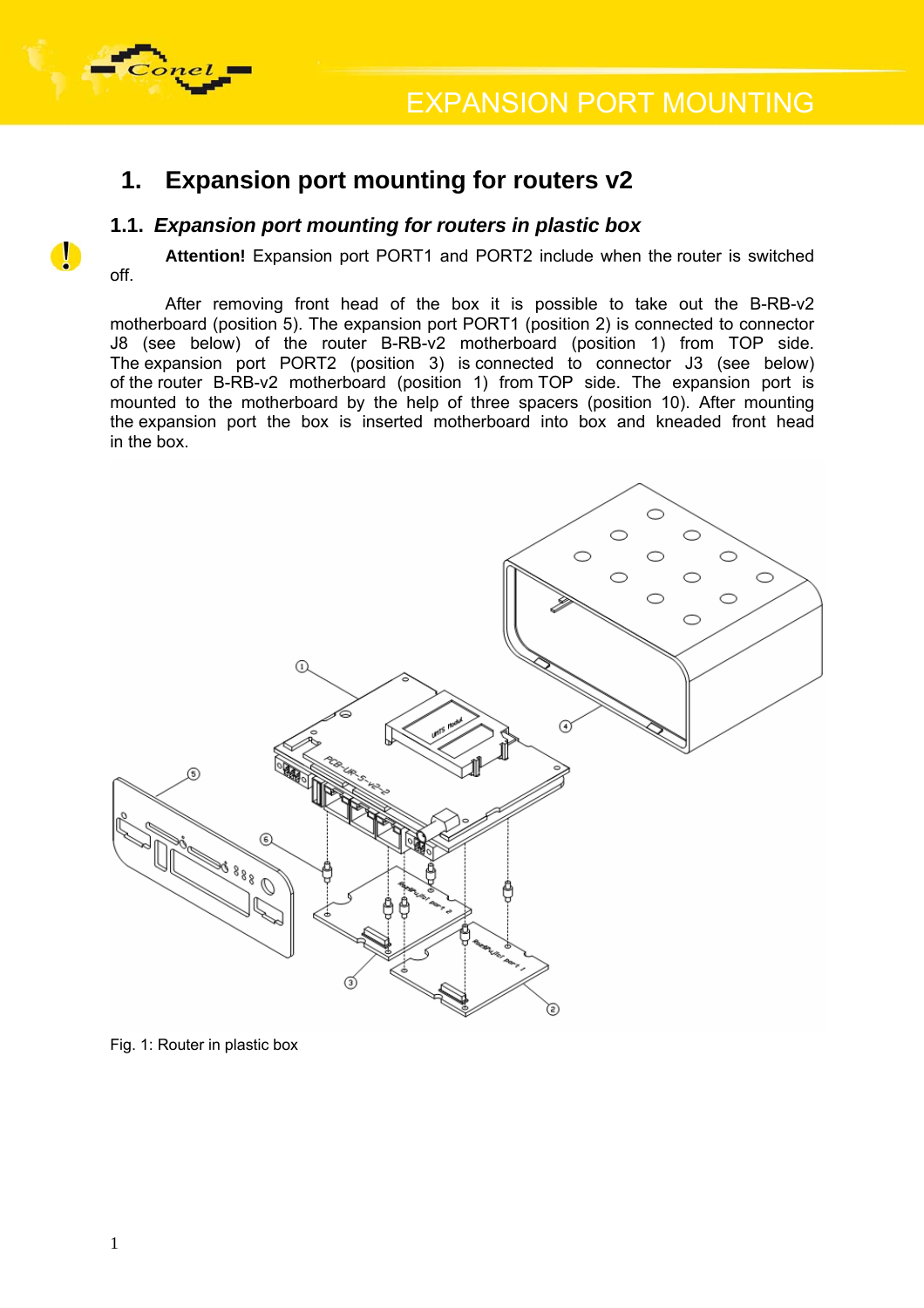<span id="page-4-0"></span>

# EXPANSION PORT MOUNTING

Parts list and description

| Part | <b>Description</b>                                       | Number |
|------|----------------------------------------------------------|--------|
| 1    | Router motherboard                                       |        |
| 2    | <b>Expansion port PORT1</b>                              |        |
| 3    | <b>Expansion port PORT2</b>                              |        |
| 4    | <b>Box</b>                                               |        |
| 5    | Front head                                               |        |
| 6    | Spacers for expansion port PORT1 mounting to motherboard | 6      |

Table 1: Part list for router in plastic box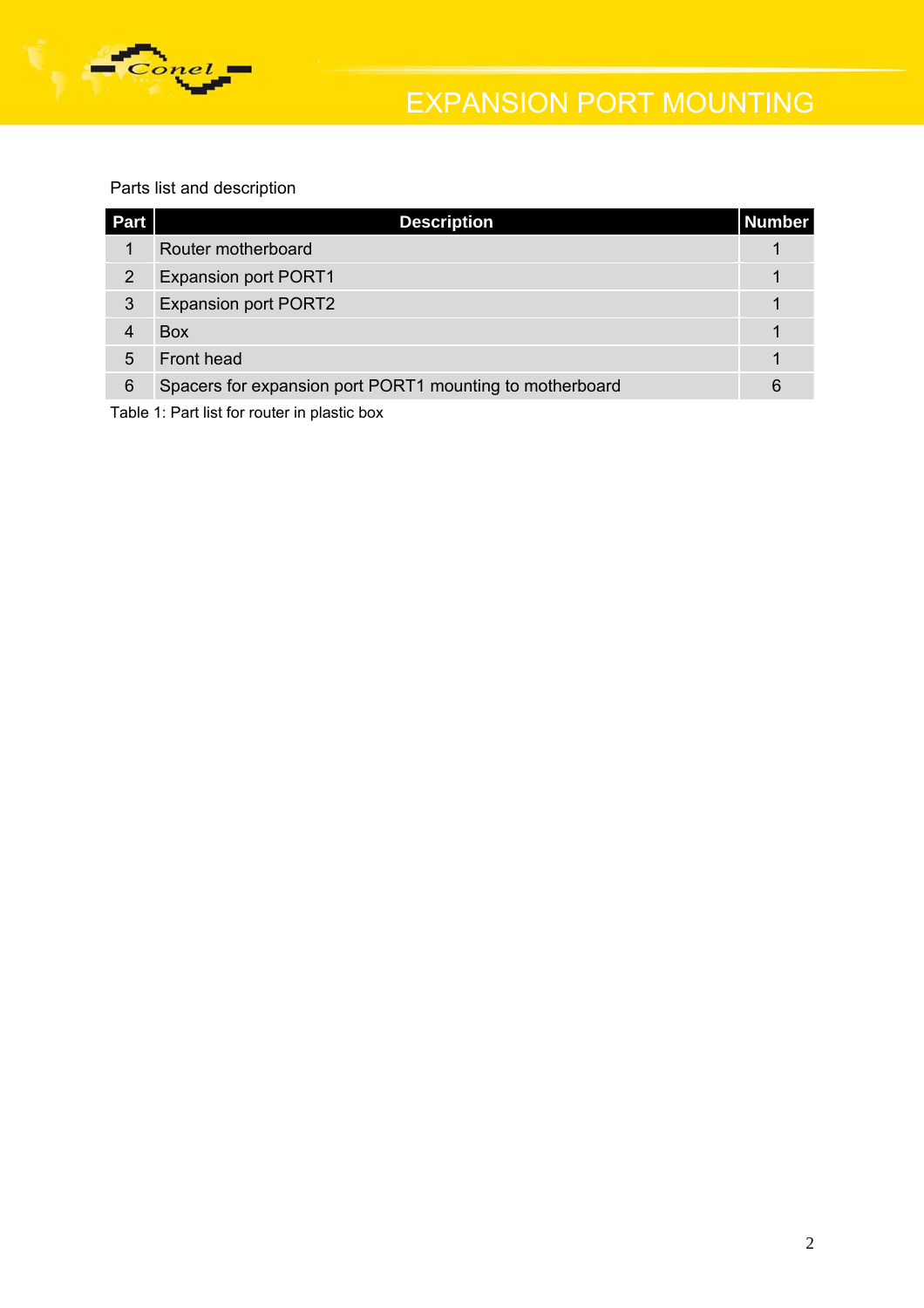<span id="page-5-0"></span>

#### **1.2.** *Expansion port mounting for routers SL*

off.

 $\bullet$ 

Attention! Expansion port PORT1 and PORT2 include when the router is switched

After unscrewing four screws (position 11) on the rear panel (position 6) and removing it is possible to take out the B-RB-v2 motherboard (position 1). The expansion port PORT1 (position 2) is connected to connector J8 (see below) of the router B-RB-v2 motherboard (position 1) from TOP side. The expansion port PORT2 (position 3) is connected to connector J3 (see below) of the router B-RB-v2 motherboard (position 1) from TOP side. The expansion port is mounted to the motherboard by the help of three spacers (position 10). After mounting the expansion port the box is screwed together by the help of four screws(position 11).



Fig. 2: Router in aluminum box